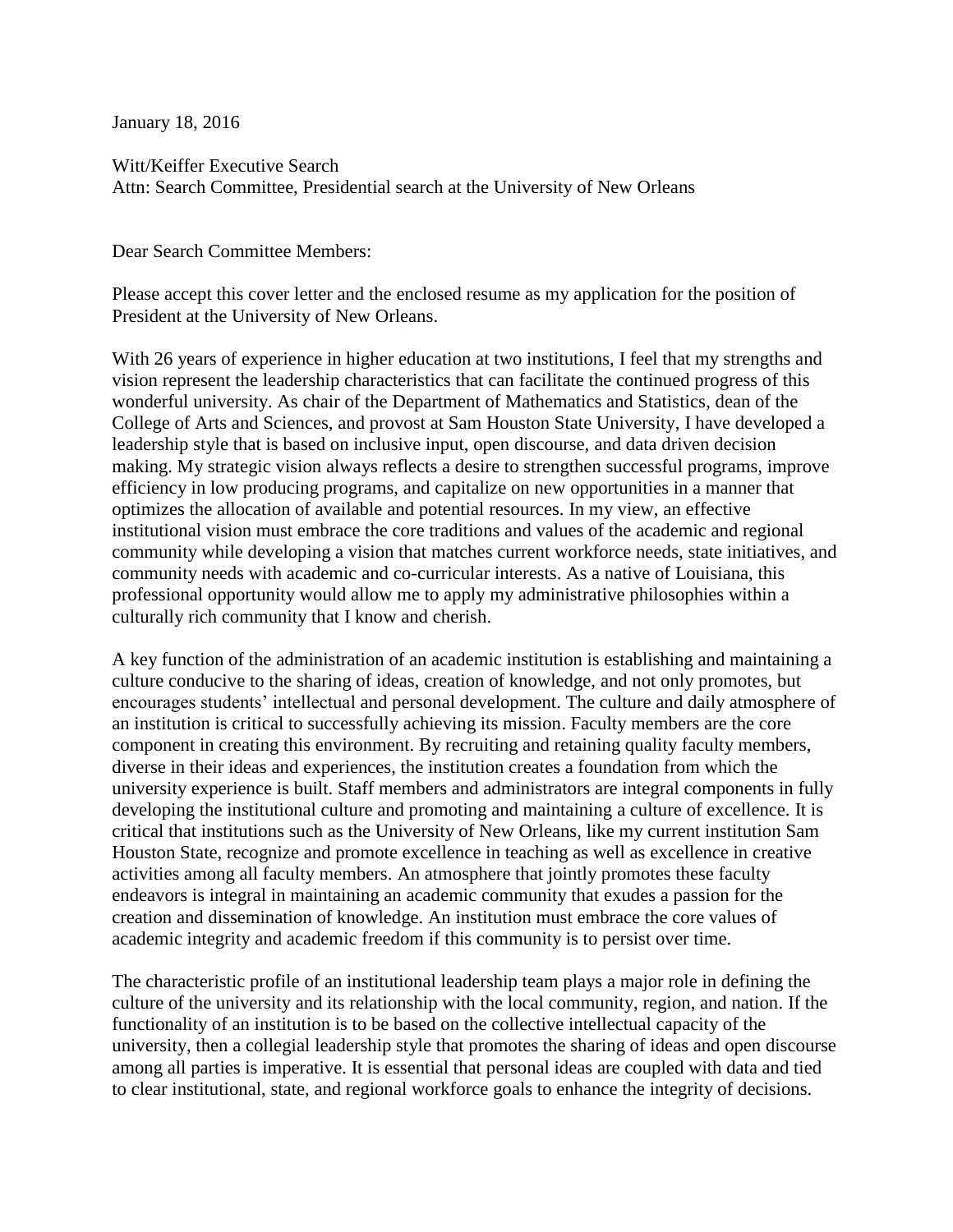The culture of the university should be reflected in the establishment of goals and in the initiation of actions and directives. The administration should strive to progress along paths that optimize the strength of personnel, the interests of personnel, and availability of resources. Decisions should be from consensus, or very clear deductive arguments, after an appropriate amount of analysis. Once made, decisions should be framed as institutional decisions and representative of the university community.

The ability to make effective decisions as an institution is largely dependent on effective planning. A successful strategic planning process depends on several factors. The availability of data regarding program success and performance, transparent budget and resource information that reflects true costs of running university programs and revenue generation, an understanding of the "academic and cultural" value of programs, an environment that promotes the sharing of ideas, an understanding of external parameters affecting academia and the economy, and a decision-making process that incorporates these factors are essential for effective planning. Effective and meaningful collaboration among all divisions and endeavors within a university is critical in centralizing data collection and assuring integrity of information for this process. The administrative leadership team must work to preserve an appropriate environment that facilitates participative planning. A clear systematic process that incorporates data collection, program review, environmental review, board vision, budgeting, and goal setting is an absolute necessity if all members of the university community are to participate in a meaningful manner. The planning process should result in clear objectives and appropriate resources to meet these objectives.

Given current economic and political pressures, the institutional vision that results from the strategic planning process must be progressive and entrepreneurial. While the academic goals and objectives of the institution must always incorporate those of our governing boards, the core of an institution's vision should be initiatives that match the strengths and interests of the academic community with the needs and demands of society. There are times when the academy remains traditional in the delivery of curricula and times when change is an absolute necessity. Market pressures, directives from professional societies, and student demand are some of the parameters that are considered in curricular and co-curricular development and modification. These parameters must be carefully considered in the planning process as they indirectly mold the vision of the university. The strategic planning process is fundamental in anchoring this vision to the core values of the board, faculty, staff, students and constituents of the institution.

The core values at the foundation of the mission of the University of New Orleans are very apparent. Without a strong foundation based on academic integrity; quality programs; a diverse, productive, and engaged faculty; community synergy; and a humble, student-centered and service oriented approach to education, the University of New Orleans would have never achieved successes at the levels that are witnessed in the past decades, both pre and post the Katrina devastation to the local economy and constituency. It is truly remarkable that these values have gone unchanged as this university evolved over time. This level of success can only be attributed to the innovation and passion of the faculty, staff and administration in developing programs and initiatives that capitalize on strengths and fill unique educational needs in the state and nation. In the coming years, it will be absolutely necessary that the university community continue to embrace this innovative, entrepreneurial approach to planning and progress. The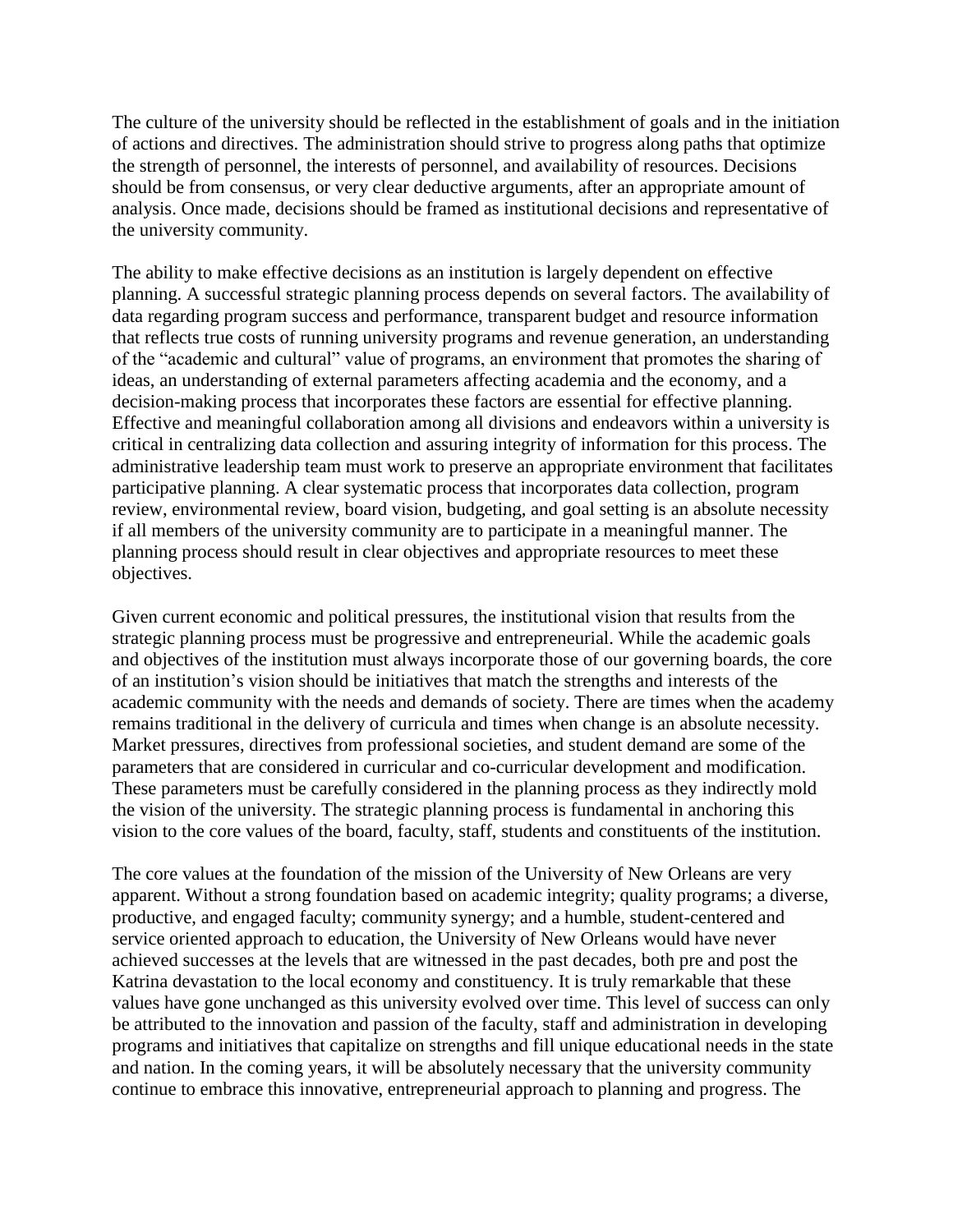university has stellar academic programs, but they must be evaluated and strengthened to withstand political and economic pressures that will inevitably threaten their existence. New programs should be innovative, appropriate for the times, and achievable with available or attainable resources. Capitalizing on the demand for on-line education and defending programs from on-line competition will be paramount. But programs that are based on the core values that have carried this university and the local community to its current status, programs that emphasize quality of delivery rather than method of delivery, and programs offered and embraced by an impassioned faculty can be defended in almost all political and economic scenarios.

I would be honored and humbled to have the opportunity to lead any university that celebrates the success of its traditions, its academic programs, and community engagement on a par with the University of New Orleans. My own vision for UNO will be one of progress and tradition, based on assessment and review, established through discourse and firm decision-making, and reflective of the intellectual and professional values of the university and local community. My vision for the university community will be established through the professional opinion of its members and assessment measures to establish effective and efficient decision-making. My vision will embrace the very same core values of academic freedom, passion for knowledge, and zest for life that drove me as a faculty member. But most importantly, my vision will embrace the fact that in higher education, we are here to provide students with opportunities that are beyond their current comprehension and an environment in which they can succeed in reaching their potential.

I feel that my 16 years of administrative experience have prepared me in all aspects of the daily activities associated with this significant role including budgeting, fund raising, communicating with internal and external constituents, and understanding the intricacies and joys of academic life. I am also confident that my personal and professional values and principles coincide with those of the University of New Orleans and its constituents. I would be delighted to have the opportunity to expand on these thoughts at your request.

Thank you for taking the time to consider my application for this position. I look forward to your correspondence.

Respectfully,

Dr. Jaimie L. Hebert, Provost Sam Houston State University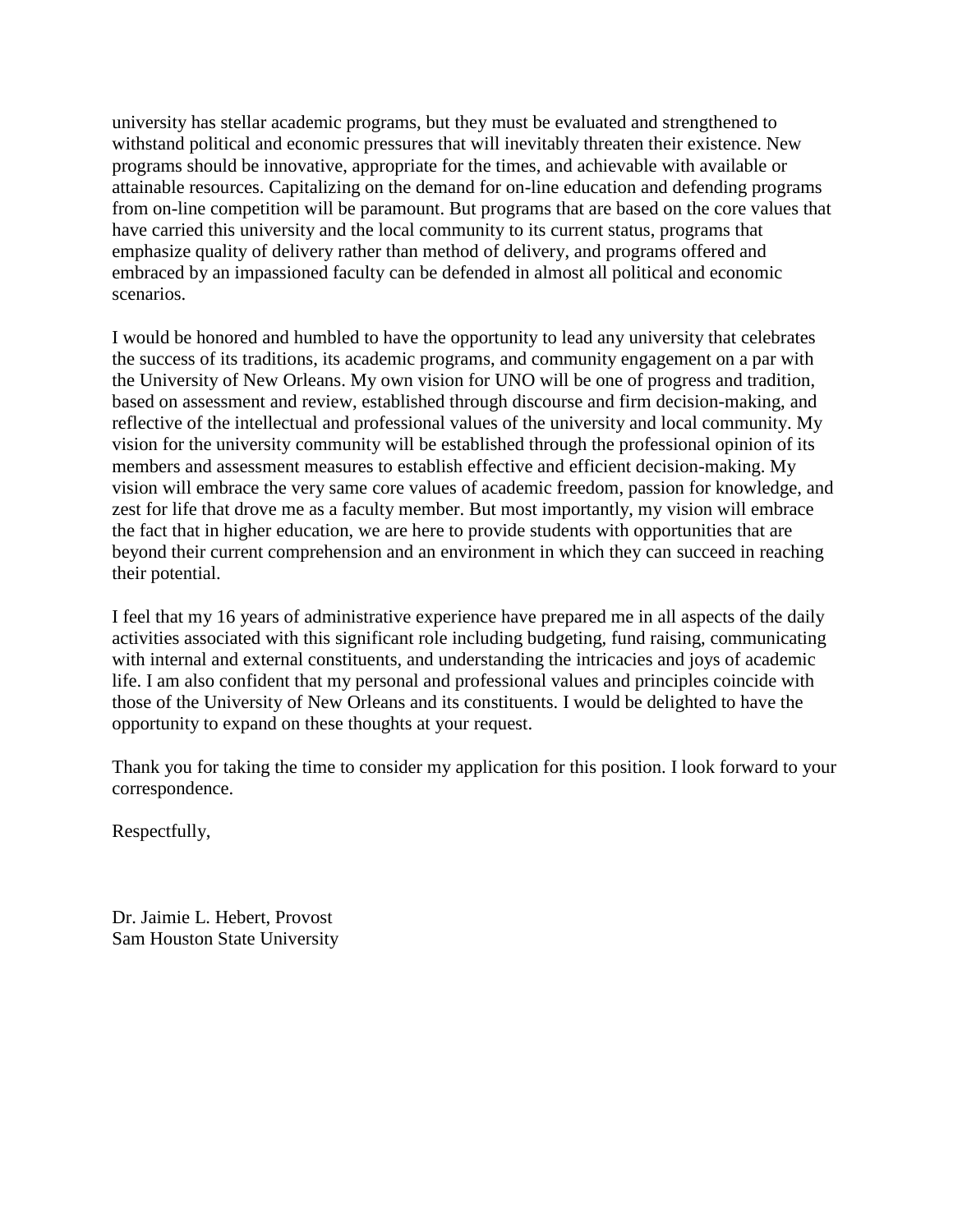# **Jaimie L. Hebert**

# **EDUCATION**

Ph.D. in *Statistics*, University of Louisiana - Lafayette, 1990 Master of Science in *Statistics,* University of Louisiana - Lafayette, 1988 Bachelor of Science in *Statistics,* University of Louisiana - Lafayette, 1986

# **PROFESSIONAL EXPERIENCE**

| Provost and Vice President of Academic Affairs      |
|-----------------------------------------------------|
| <b>Sam Houston State University</b>                 |
| Dean, College of Arts and Sciences                  |
| <b>Sam Houston State University</b>                 |
| <b>Chair and Professor of Statistics</b>            |
| Dept of Mathematics and Statistics                  |
| <b>Sam Houston State University</b>                 |
| <b>Assistant, Associate Professor of Statistics</b> |
| <b>Sam Houston State University</b>                 |
| <b>Assistant Professor of Mathematical Science</b>  |
| <b>Appalachian State University</b>                 |
|                                                     |

# **ADMINISTRATIVE HIGHLIGHTS**

*Department of Mathematics and Statistics*

- Secured funding and official status for the Reeves Center for Mathematics Education
- Cover story in Mathematics Monthly highlighting undergraduate research program
- Restructured developmental mathematics program to incorporate required laboratory hours in lower level courses, required use of on-line tutoring services, and raising standards for entry into freshman level mathematics courses.
- Established a self-sufficient Mathematics Tutoring Lab available to students throughout campus
- Led in the development of a Department of Computer Science separated from Mathematics and Statistics
- Established Masters degree in Digital Forensics
- Proposed Doctorate in Mathematics Education to the Texas State University System (TSUS) Board of Regents and Texas Higher Education Coordinating Board (THECB) resulting in a joint program with Texas State University.
- Grew the number of Teaching Assistantships from six shared by four programs to over twenty.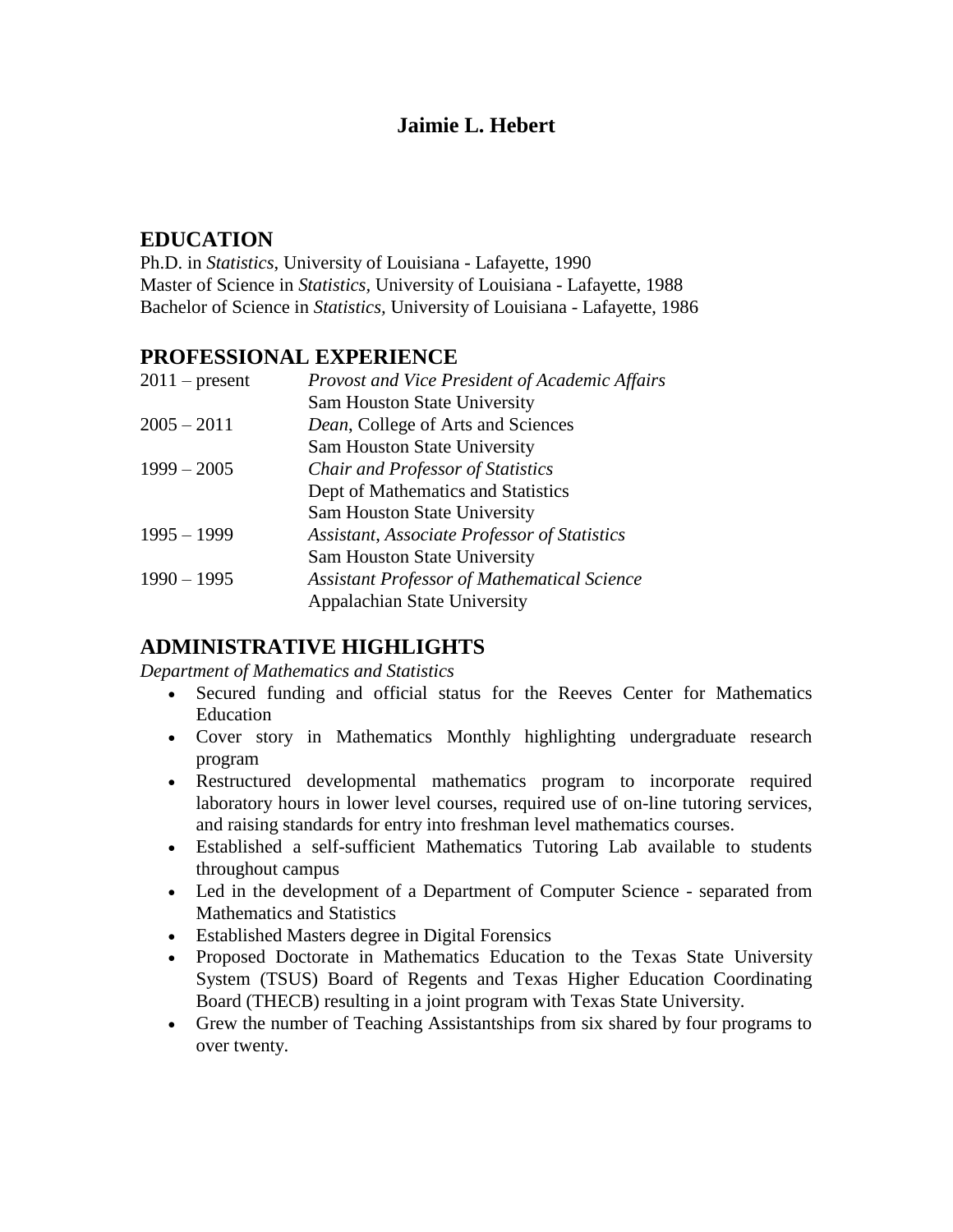### *College of Arts and Sciences*

- Funded research increased by 300%
- Publications and creative works increased by 200%
- Established graduate program in Applied GIS within the Department of Geography and Geology – first graduate program in the department
- Established on-line master's degree in Quality and Information Assuarance
- Established master's degree in Music Therapy
- Established Nursing program and Department of Nursing wrote initial proposal, recruited all faculty, established agreements with local hospitals, secured adequate budgetary funding to run the program
- Established independent Office of Medical and Allied Health Professions to assist pre-professional students with specialized advisement, preparation for admissions, and career path guidance
- Established freshman immersion program (WASH) in Department of Art
- Established Aquatics Research facility at Biological Field Station including permanent operating and equipment budget
- Established exchange agreements throughout Europe, Asia, Central and South America
- Facilitated student group travel to 14 countries
- Led the construction and design for the Gaertner Performing Arts Center

### *Division of Academic Affairs*

- Developed and implemented a streamlined strategic planning and budgeting process to maintain quality and consistency through 25% enrollment growth
- Initiated a formal program review process for graduate and undergraduate programs
- Centralized new faculty orientation into the faculty development center (PACE) and coordinated effort among associate deans in all colleges to improve consistency and efficiency in orienting new faculty to Sam Houston culture and operations
- Established Provost's Breakfast Series for new faculty to address topics that are not covered in faculty orientations
- Established an Office of Academic Planning and Assessment to centralize assessment activities and coordinate divisional planning
- Developed on-line advising capabilities through the student advising and mentoring center (SAM Center)
- Established a joint program marketing effort for undergraduate programs with Division of Enrollment Management
- Developed and implemented an initial start-up plan for a remote campus, The Woodlands Center, including personnel resources, furnishing needs, timelines for programs, initial scheduling and responsibilities for all personnel
- Reorganized Correspondence and Continuing Education into independent auxiliary enterprises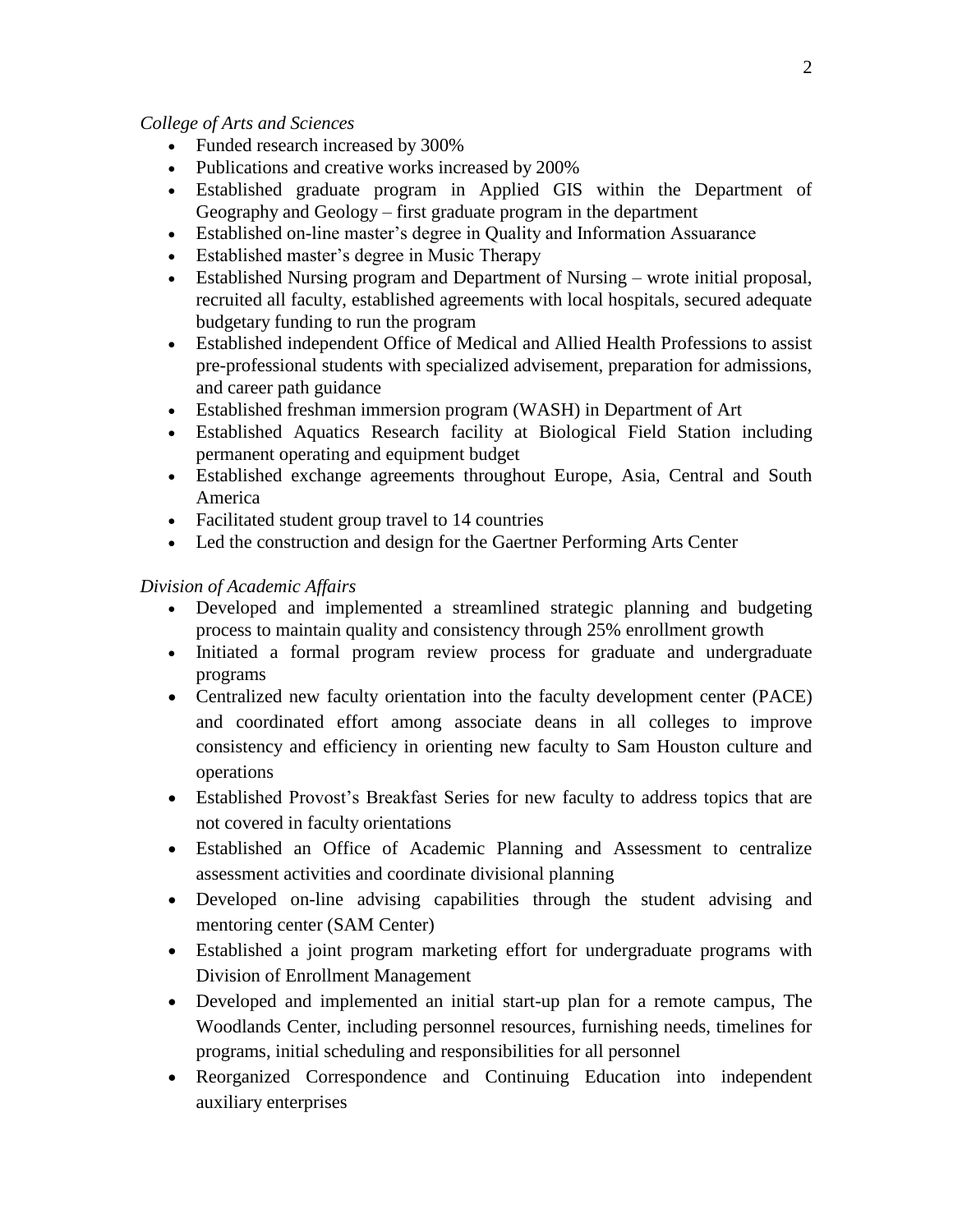- Established the Center for Academic Community Engagement
- New bachelors degrees proposed and approved by TSUS and THECB: Entrepreneurship (BBA), Biomedical Science (BS), General Studies (BGS), Electronics and Computer Engineering Technology (BS), Victim Studies (BS), Health Sciences (BS), Nursing – RN to BSN (BSN), Agriculture Communications (BS), Computer Software Engineering (BS), Public Health (BS), Digital and Cyber Forensics Engineering Technology (BS), Athletic Training (BS), Health Care Administration (BS), and Wellness Management (BS).
- New masters degrees proposed and approved by TSUS and THECB: Creative Writing, Publishing and Editing (MA), Project Management (MS), Digital Media (MA), Band Conducting (MA), Sustainable Agriculture and Food Environment (MAg), Comparative and Global Education (Med), Sport Management (MS), Health Care Quality and Safety (MS), Public Health – Correctional Health (MPH).
- New doctoral programs proposed and approved by TSUS and THECB: Forensic Science (PhD), Instructional Technology (EdD), Developmental Education Administration (EdD).
- Secured planning authority for a Doctor of Osteopathic Medicine from TSUS
- Initiated academic organizational changes to enhance effectiveness and efficiency in educational missions: Established College of Fine Arts and Mass Communication; Established School of Nursing; Seperated Department of Theatre and Dance into a Department of Theatre and Musical Theatre and a Department of Dance; Established a Department of Criminal Justice and Criminology, a Department of Forensic Science, and a Department of Security Studies within the College of Criminal Justice; Established a new College of Health Sciences; Successfully proposed the rebranding of Industrial Technology to Engineering Technology
- Reorganized reporting structures to incorporate centralized administration of Student Success Initiatives
- Established an Austin Internship program to place students in legislative offices during session
- Played integral role in securing gifts of over \$35 million including \$10 million toward the construction of the Pirkle Technology Center
- Secured State funding and conducting planning for Biological Sciences Laboratory Building (\$60 million) and Department of Art Facility (\$30 million)

# **SERVICE AND PROFESSIONAL ACTIVITIES**

*University Related* 

Academic Affairs Council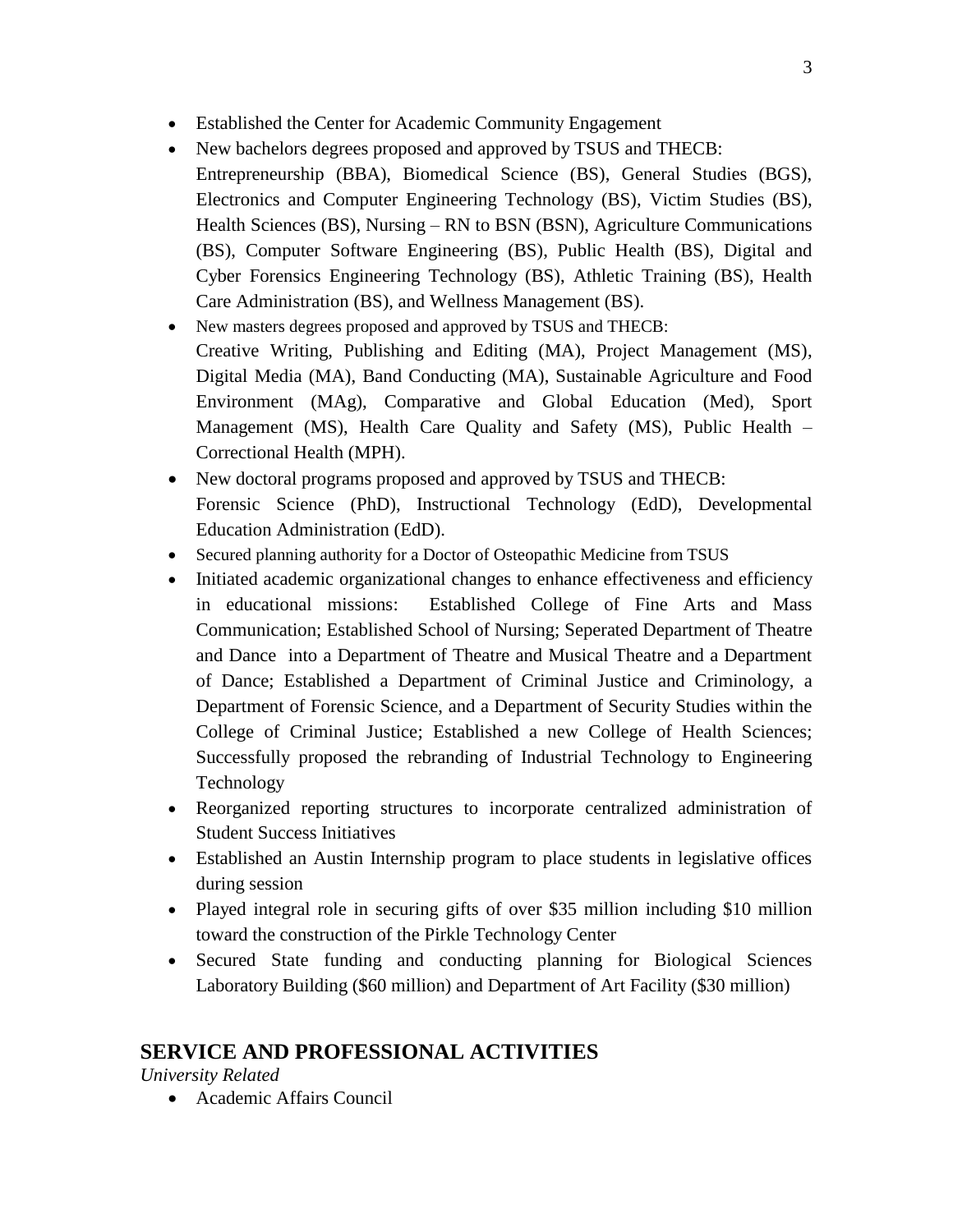- Council of Academic Deans
- Academic Policy Council
- Banner/ERP Steering Committee
- SACS Compliance Committee (2009 reaffirmation)
- SACS Policy Committee (1999 reaccreditation)
- Faculty Evaluation Committee (chaired)
- Core Curriculumn Assessment Committee
- Faculty Grievance Committee (chaired)
- Athletic Advisory Council (chaired)
- Standing Faculty Tenure Committee
- Texas Success Initiative Committee
- University Risk Management Planning Committee
- Faculty Senate

#### *Discipline/Administrative Related*

- Treasurer and Vice President, *Texas Association of Chief Academic Officers*   $(2014 - \text{present})$
- Secretary-Treasurer**,** *Mathematical Association of America, Texas Section* (2005- 2008)
- Senior Research Editor, *Journal of Developmental Education*, (1996 2005)
- Executive Committee, *Mathematical Association of America, Texas Section* (2001-2005)
- Research Editor, *Journal of Developmental Education* (Fall 1991 Spring 1995)
- Referee, *Communications in Statistics*, (Spring 1995 present)
- Referee, *The American Statistician*, (Fall 1997 present)

#### *Student Related*

- Advisor, SHSU Rotoract Club (Fall 1999 2004)
- Advisor, SHSU Stat Club (Fall 1996-2000)
- Advisor, ASU Math Club (Fall 1992 Spring 1995)
- Advisor, ASU CoMap Mathematics Modeling Team, (Spring 1995)
- Advisor, Tau Kappa Epsilon Fraternity (Fall 1991 Spring 1995)

#### *Community Related*

- Rotary Club of Huntsville (President, Vice President, Treasurer, Director)
- Huntsville Girls Softball Association (Board member)
- Huntsville/Walker County Economic Development Committee

### **HONORS AND AWARDS**

Paul Harris Fellow – Rotary International (2008) Faculty Senate Outstanding Administrator Award (2006) ASU Project Development Award (1993) TKE Grand Prytanis National Key Leadership Award (1995) SGA Outstanding Teacher Award Nominee (1993, 1994, 1995)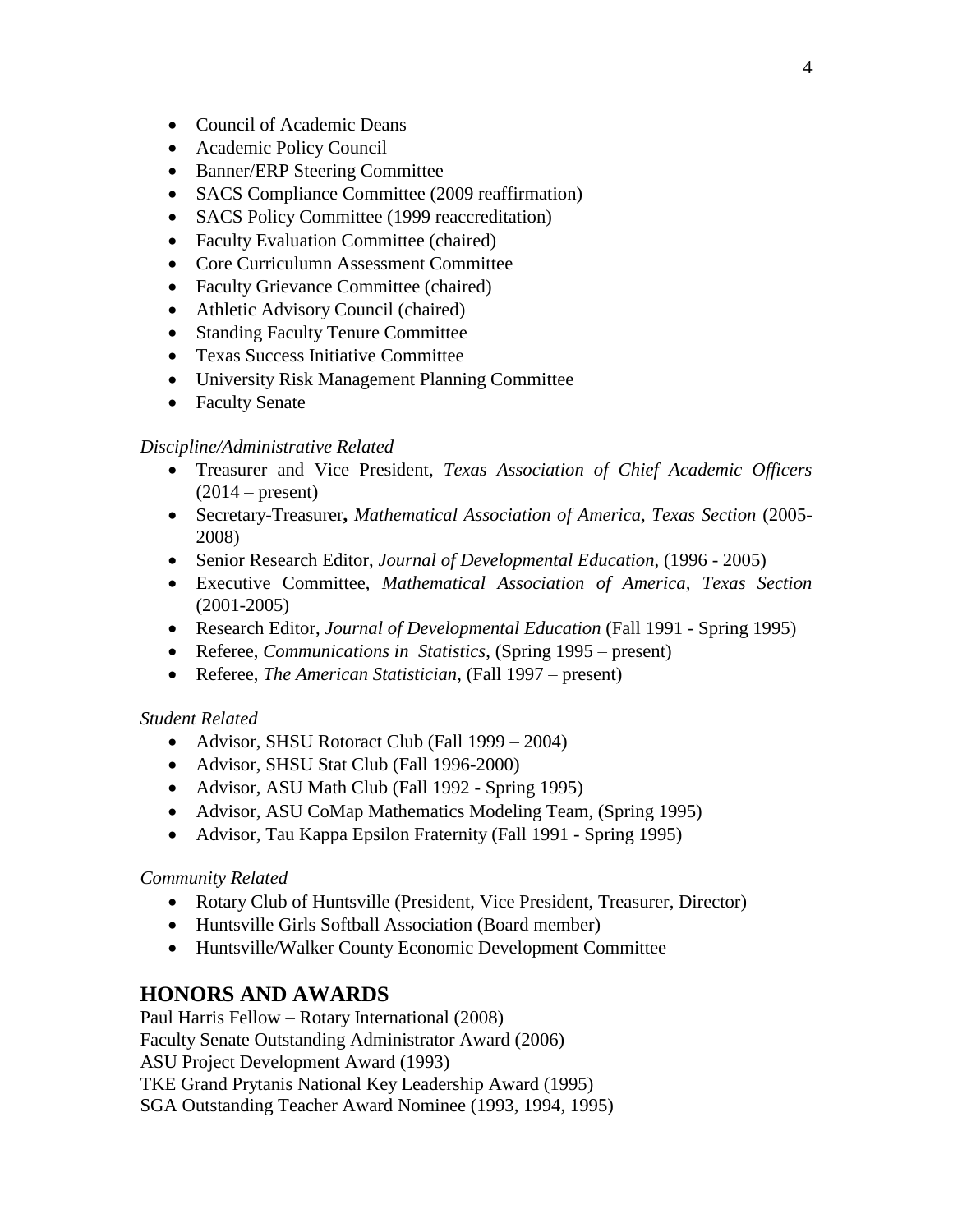## **PUBLICATIONS**

### *REFEREED JOURNAL ARTICLES*

- 1. Hebert, J. L. and Koudelik, P. R., "A Comparison of Reliability Estimators Under Pitman's Measure of Closeness," (submitted).
- 2. Hebert, J. L. and Scariano, S. M. (2004) "Comparing Location Estimators for Exponential Mixtures Under Pitman's Measure of Closeness," *Communications in Statistics* Vol. 33, No. 1, 29-46.
- 3. Hebert, J. L. and Scariano, S. M., (2003) "Adapting EWMA Control Charts for Batch-Correlated Data," *Quality Engineering* Vol.15, No. 4, 545-556.
- 4. Hebert, J. L. and Arnholt, A. (2001) "Optimal Combinations of Estimators," *Interstat*, March No. 2.
- 5. Merianos, D., Marquart, J., Hebert J. L. and Damphousse, K. (1997) "From the Outside In: Using Public Health Data to Make Inferences About Older Inmates," *Crime and Delinquency* 43:3 298-313.
- 6. Merianos, D. Marquart, J., Hebert J. L. and Carroll, L. (1997) "Health Conditions and Prisoners: A Review of Research and Emerging Areas of Inquiry," *The Prison Journal* 77:2 184-208.
- 7. Hebert, J. L. and Carpenter, M. (1997) "Estimating Guaranteed Lifetimes of Systems in a Random Environment," *Communication in Statistics-Theory and Methods* 26:2 309-316.
- 8. Hebert, J. L. (1997) "Properties of the Dirichlet-Exponential Mixture," *Proceedings of CAM\*97* 111-119.
- 9. Button, C. and Hebert, J. L. (1997) "Unsupervised Classification of Remotely Sensed Images with Spatially Augmented Data," *Proceedings of CAM\*97* 58-67.
- 10. Arnholt, A. T. and Hebert, J. L. (1995), "Estimating the mean with known coefficient of variation," *The American Statistician* 49, 367-369.
- 11. Arnholt, A. T. and Hebert, J. L. (1995), "A note on the expected time until next failure with an on-going experiment," *Seagate Technical Research Journal*, Seagate Technology, Oklahoma City, OK, REL-TECH-RPT-96001A, 1-13.
- 12. Huddy, D. C., Hebert, J. L., Hyner, G. C., and Johnson, R. L. (1995), "Facilitating changes in exercise behavior: effect of structured statements of intention on perceived barriers to action," *Psychological Reports* 76, 867-875.
- 13. Carpenter, M. and Hebert, J. L. (1995), "Estimating the minimum and maximum location parameters for two IG-exponential scale mixtures," *Communications in Statistics*: *Theory and Methods* 24, 1227-1233.
- 14. Hebert, J. L. and Seaman, J. W., Jr. (1994), "The variance of a left-truncated mixed exponential process," *Journal of Applied Probability* 31, No. 1, 167-179.
- 15. Hebert, J. L. (1994), "Generating moments of exponential scale mixtures," *Communications in Statistics*: *Theory and Methods* 23, 1173-1180.
- 16. Hebert, J. L. (1994), "Moments of inverted scale mixtures," *Communications in Statistics*: *Theory and Methods* 23, 1181-1189.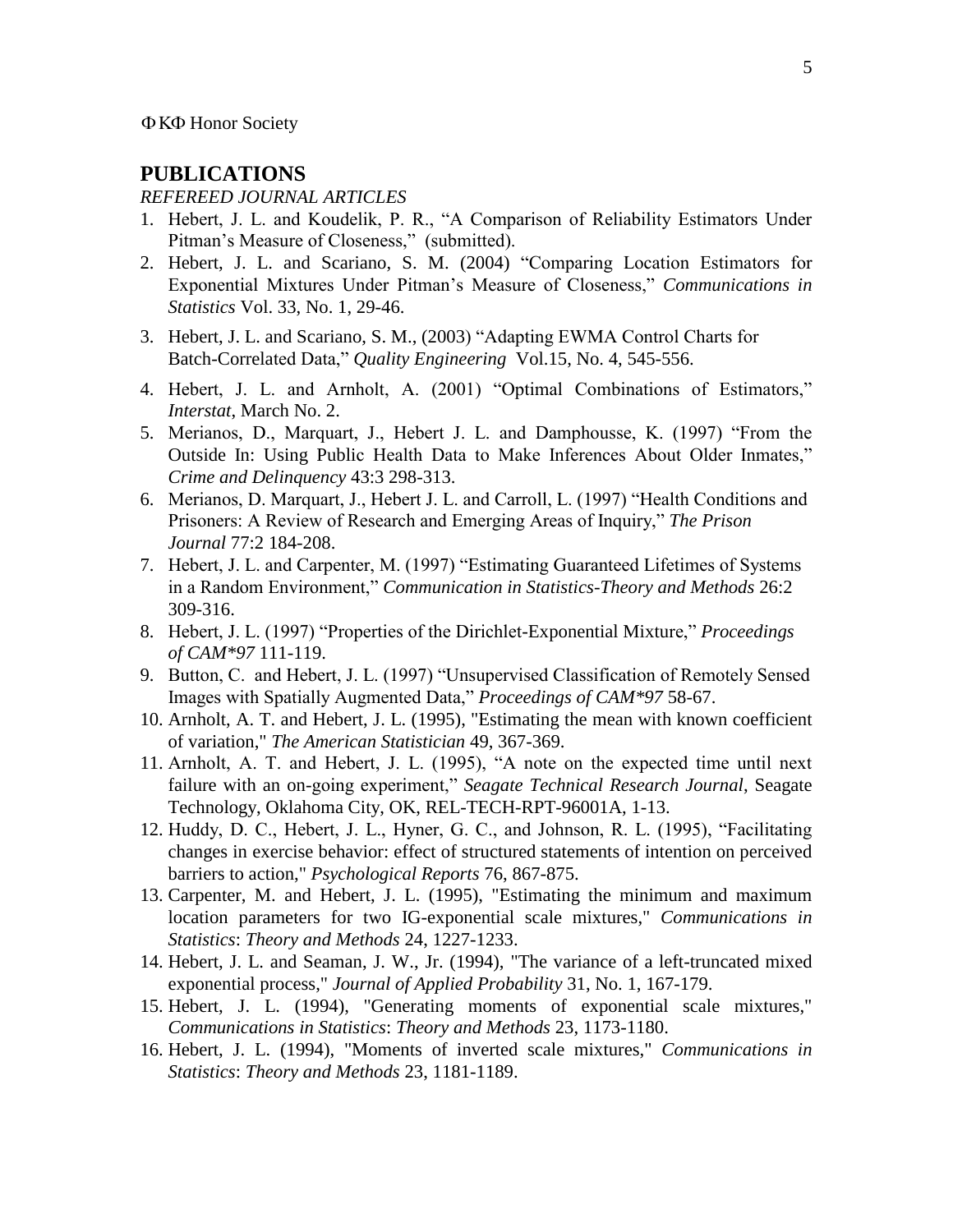- 17. Carpenter, M. and Hebert, J. L. (1994), "Estimating the minimum and maximum location parameters for two gamma-exponential scale mixtures," *Communications in Statistics*: *Theory and Methods* 23, 2367-2377.
- 18. Bauldry, W. B. and Hebert, J. L. (1993), "Truncation and variance in scale mixtures," *Mathematical Computation with Maple V*: *Ideas and Applications*, Thomas Lee (editor), Birkhauser, Boston, 67-76.

#### *FORMALLY PUBLISHED PROCEEDINGS*

- 19. Hebert, J. L. and Westbay, J. (2002) "Exact Run Lengths for One-sided Exponential Mixture CUSUM Charts" *Proceedings of the Joint Meetings of the American Statistical Association, IMS, and Biometric Societies: Section on Quality and Production* (electronically published by ASA).
- 20. Hebert, J. L. and Bandalisiri, W. A. (2002) "Nonparametric Bootstrap Estimation of Location Extrema in Exponential Mixture Models" *Proceedings of the Joint Meetings of the American Statistical Association, IMS, and Biometric Societies: Section on Physical and Engineering Statistics* (electronically published by ASA). Arrambide, L. S. and Hebert, J. L. (1999) "Effects of Sub-sampling on Classification Methods Applied to Remotely Sensed Images," *Proceedings of the Joint Meetings of the ASA, IMS, and Biometric Societies*: *Section on Environmental Statistics*, pp. 124-129.
- 21. Cooper, P. A. and Hebert, J. L. (1999) "Retro-engineering Medium-Scale Client-Server Applications," *Proceedings of* WEBNET '99 Honolulu, HW.
- 22. Hebert, J. L. and Miller, M. (1998) "Properties of the Reliability Function for Systems of Exponential Mixtures," *Proceedings of the Joint Meetings of the ASA, IMS, and Biometric Societies*: *Section on Physical and Engineering Statistics* 126-130.
- 23. Arnholt, A., Hebert, J. L., and Johnston, D. (1998) "Estimating the Mean with a Bootstrapped Coefficient of Variation," *Proceedings of the Joint Meetings of the ASA, IMS, and Biometric Societies*: *Section on Statistical Computing* 110-115.
- 24. Hebert, J. L. (1997) "Unsupervised Classification with Spatially Adapted Data," *Proceedings of the Joint Meetings of the ASA, IMS, and Biometric Societies*: *Section on Environmental Statistics*, 113-117.
- 25. Xie, J., Carpenter, M., and Hebert, J. L. (1996), "Estimation in the presence of unknown mixing parameters in systems of two components in a common environment," *Proceedings of the Joint Meetings of the ASA, IMS, and Biometric Societies*: *Section on Physical and Engineering Science,* 68-70.
- 26. Ren, Q., Hebert, J. L., and Carpenter, M. (1996) "Estimating the minimum and maximum location parameters for two gamma-exponential mixtures in Pitman Measure," *Proceedings of the Joint Meetings of the ASA, IMS, and Biometric Societies*: *Section on Physical and Engineering Science,* 128-131.
- 27. Plank, P. Carpenter, M. and Hebert, J. L. (1996), "Using cluster and classification analysis to detect the impact of military training on the environment: a case study," *Proceedings of the Joint Meetings of the ASA, IMS, and Biometric Societies*: *Section on Environmental Statistics,* 119-122.
- 28. Arnholt, A. T. and Hebert, J. L. (1996), "Estimation and prediction for multiple batch experiments with variable start times," *Proceedings of the Joint Meetings of the ASA, IMS, and Biometric Societies*: *Section on Physical and Engineering Science,* 204-208.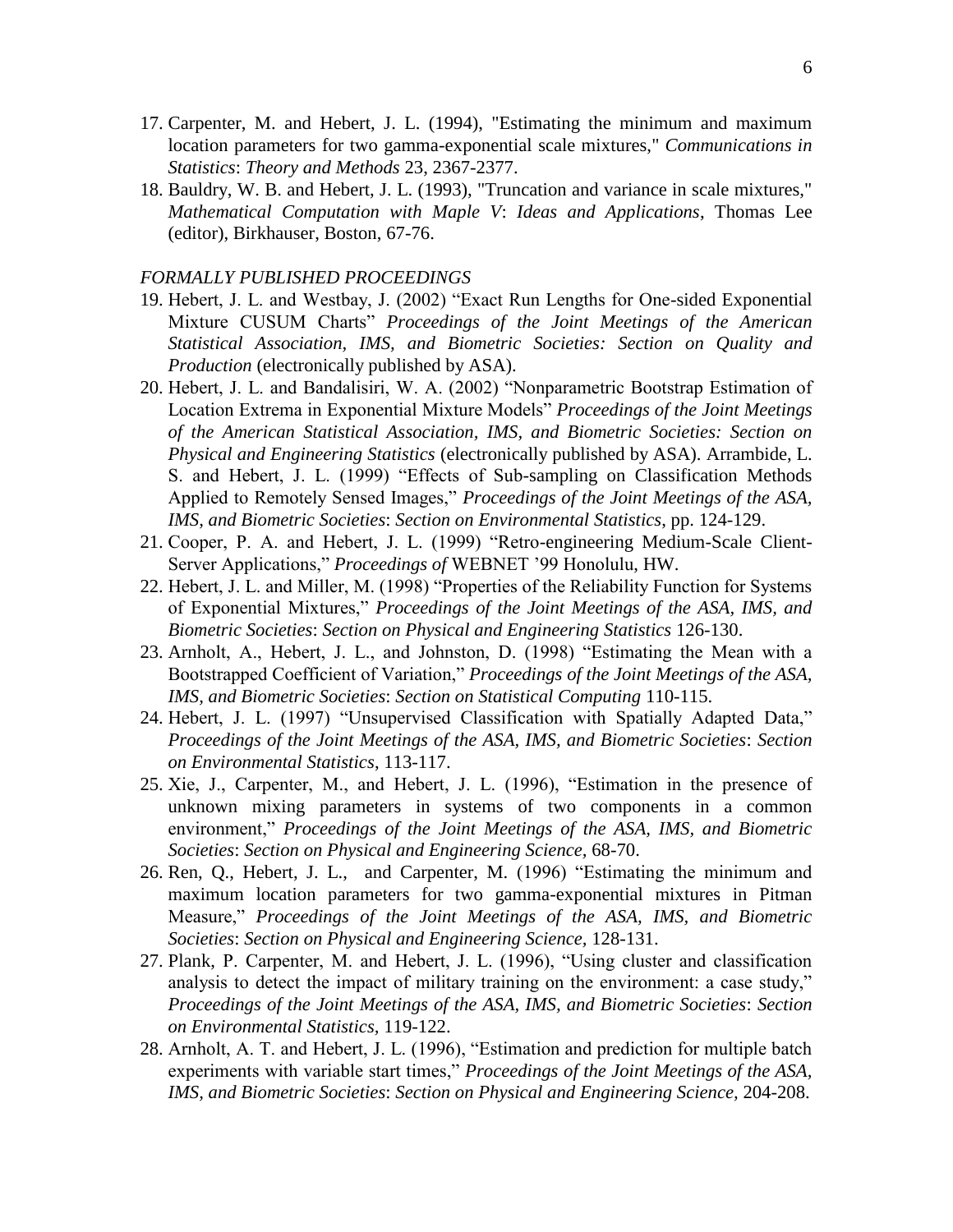#### *TECHNICAL REPORTS*

- 29. Hebert, J. L., Cooper, P., Konen, H., and Smith, G. (1999) "Final Report Image Analysis in Support of Threatened and Endangered Species." *USACERL Technical Report* Champaign, IL.
- 30. Hebert, J. L. and Stanek, G. (1997), "Monitoring an autocorrelated moving average process: A simulation study of QC attributes," *ESL Technical Report*, Texas A&M University, College Station, TX.
- 31. Carpenter, M. and Hebert, J. L. (1996), "Statistical process control applied to automated data screening," *ESL Technical Report*, Texas A&M University, College Station, TX.
- 32. Carpenter, M. and Hebert. J. L. (1995), " Statistical aspects of remote sensing in support of classification and land-use detection," Texas Regional Institute of Environmental Studies *(TRIES) Technical Report* #95-03, Sam Houston State University, Huntsville, TX.
- 33. Hebert, J. L. and Seaman, J. W., Jr. (1990), "Stochastic antagonism in bi-matrix games," *Technical Report 90-7*, Department of Statistics, University of Southwestern Louisiana, Lafayette, La.

### **GRANTS AND GRANT RELATED WORK**

- 1. "Mathematics for English Language Learrners." Funded through the Texas Education Agency and subcontracted through the Texas State University System. Principle Investigator. \$225,000.
- 2. "Image Analysis in Support of Threatened and Endangered Species." Funded through USACERL and subcontracted through Lockheed Martin (ORNL). Principle investigator. Co-investigators: Peter Cooper, Harry Konen, Wasin So, Radka Turcjova, Jian Wang. \$420,000.
- 3. "Change Assessment for Military Landscape Monitoring in Support of Carrying Capacity Analyses for Military Ranges Via Optimal Usage of Aircraft Videography and Satellite Remotely Sensed Data," Funded through SERDP. Co-investigators: Patrick Van Fleet (PI) and Cecil Hallum. \$315,000.
- 4. "Time Series Modeling in Support of Quality Control Techniques for Automating Energy Data Screening," Funded through The Texas Engineering Experimental Station, Texas A&M University, College Station, TX. Co-Investigator: M. Carpenter. \$25,000.
- 5. "Watershed Impacts to the Terrestrial and Aquatic Ecosystem of Lake Livingston." Submitted to the National Science Foundation. Title: Research Statistician.
- 6. "Enhancement of Image Assessment Capabilities for Natural Resource Characterization." Funded through the US Department of Defense, SERDP and CERL. Co-investigators: Mark Carpenter, Johnny Carroll, Cecil Hallum, Harry Konen, Wasin So, Patrick Van Fleet. \$630,000.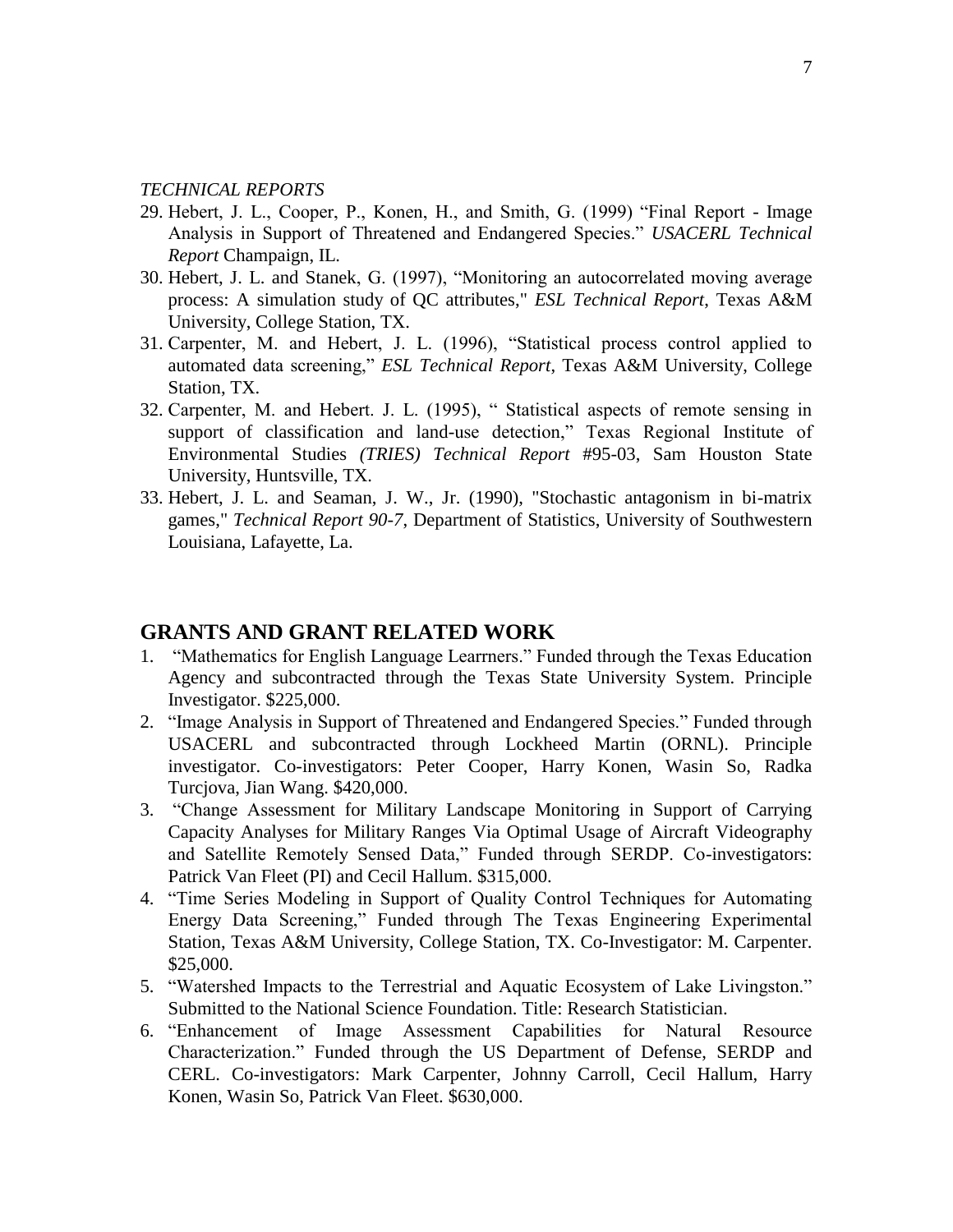- 7. "Reliability and Minimum Guaranteed Lifetimes of k-out-of-n Systems in a Random environment." Funded through The Texas Engineering Experimental Station, Texas A&M University, College Station, TX. Co-investigator: Mark Carpenter. \$125,000.
- 8. "Quality Control Techniques for Automated Energy Data Screening," Funded through The Texas Engineering Experimental Station, Texas A&M University, College Station, TX Co-Investigator's: M. Carpenter and D. Ruch. \$25,000.
- 9. "Statistical Aspects of Remote Sensing in Support of Classification and Land-use Detection," Funded as a component of the Texas Regional Institute of Environmental Studies, Coordinator: Mike Warnock Title: Research Statistician. \$750,000.

### **PROFESSIONAL PRESENTATIONS**

- 1. "Workshop for New Provosts," American Association of State Colleges and Universities, Academic Affairs Meeting, Portland, OR, July 2015.
- 2. "Workshop for New Provosts," American Association of State Colleges and Universities, Academic Affairs Meeting, New Orleans, LA, February 2015.
- 3. "Workshop for New Provosts," American Association of State Colleges and Universities, Academic Affairs Meeting, Ft. Lauderdale, FL, July 2014.
- 4. "Workshop for New Provosts," American Association of State Colleges and Universities, Academic Affairs Meeting, Coronado, CA February 2014.
- 5. "Workshop for New Provosts," American Association of State Colleges and Universities, Academic Affairs Meeting, Fairfield, AL February 2013.
- 6. "Workshop for New Provosts," American Association of State Colleges and Universities, Academic Affairs Meeting, San Francisco, CA July 2012.
- 7. "Student Learning Progress Model—Lessons Learned," American Association of State Colleges and Universities, Academic Affairs Meeting, San Antonio, TX February 10, 2012.
- 8. "The Modern Mathematics Curriculum" College of Sciences, Palawan State University, Puerto Princessa City, Palawan, Philippines October 24, 2006.
- 9. "Maximum Likelihood Estimation for Exponential Mixtures" Padagogische Hochschule Karlsruhe, Institut fur Mathematik und Informatik, Karlsruhe, Germany June 21, 2006.
- 10. "Exact Run Lengths for One-sided Exponential Mixture CUSUM Charts" *Joint Meetings of the American Statistical Association, IMS, and Biometric Societies*  Atlanta, GA August 5-9, 2001.
- 11. "Nonparametric Bootstrap Estimation of Location Extrema in Exponential Mixture Models" *Joint Meetings of the American Statistical Association, IMS, and Biometric Societies* Atlanta, GA August 5-9, 2001.
- 12. "Comparing Exponential Location Estimators Under Pitman's Measure of Closeness," *Joint Meetings of the American Statistical Association, IMS, and Biometric Societies*, Indianapolis, IN, August 13-17, 2000.
- 13. "Retro-engineering Medium-Scale Client-Server Applications," WEBNET '99 Honolulu, HW, July 1999.
- 14. "Effects of Sub-sampling on Classification Methods Applied to Remotely Sensed Images," *Joint Meetings of the American Statistical Association, IMS, and Biometric Societies*, Baltimore, MD, August 8-12, 1999.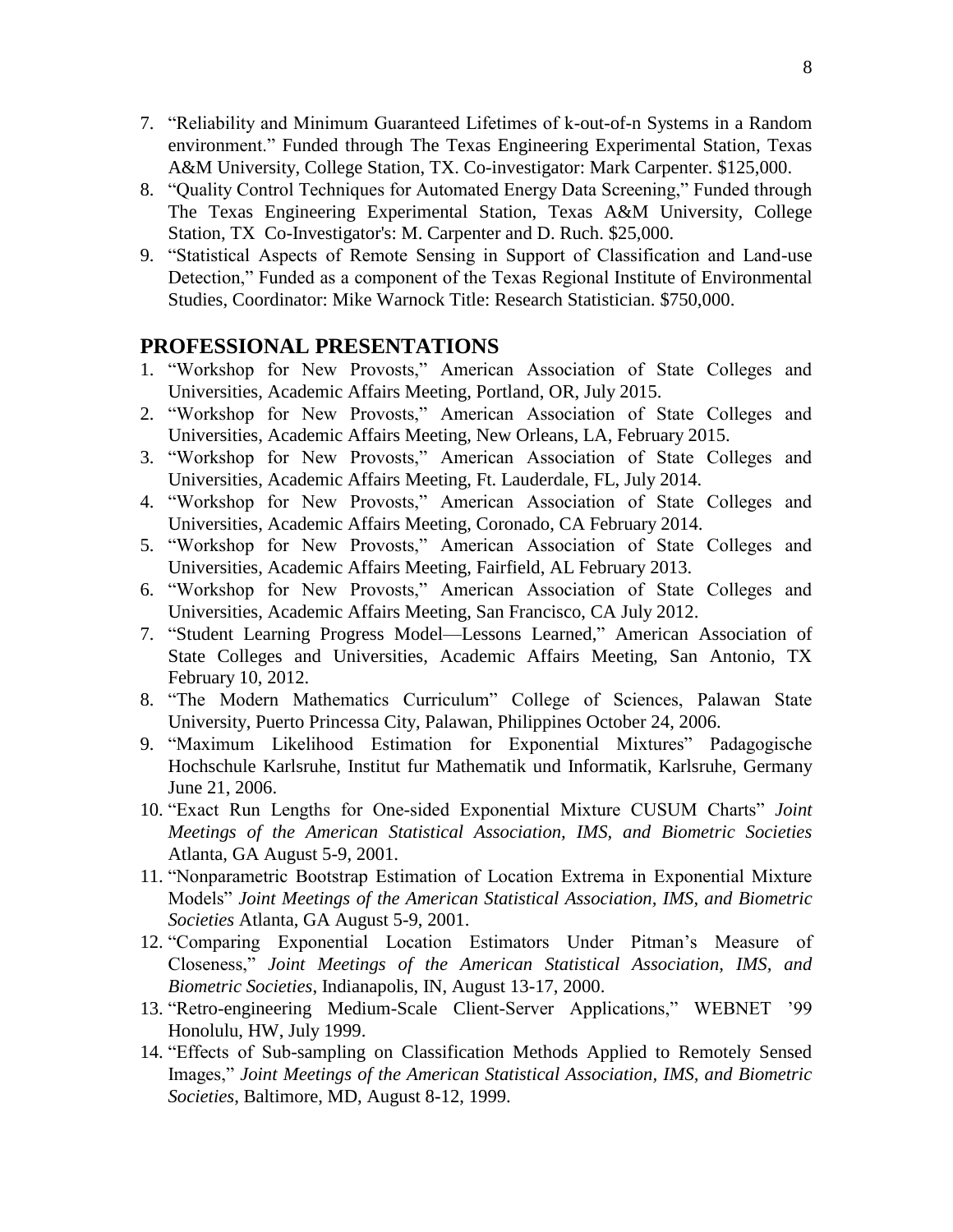- 15. "Image Analysis in Support of Threatened and Endangered Species Final Demo," Oak Ridge National Laboratory, Oak Ridge, TN August 16, 1999.
- 16. "Properties of the Reliability Function for Systems of Exponential Mixtures," *Joint Meetings of the American Statistical Association, IMS, and Biometric Societies*, Dallas, August 10-14, 1998.
- 17. "Comparing Minimum and Maximum Location Estimators for Exponential Mixtures Under Pitman's Closeness Criterion," *Conference of Texas Statisticians*, Baylor University, Waco, TX., April 1998.
- 18. "Unsupervised Classification with Spatially Adapted Data." *Joint Meetings of the American Statistical Association, IMS, and Biometric Societies*, Anaheim, August 10- 14, 1997.
- 19. "Properties of the Dirichlet exponential mixture model," *CAM\*97*, University of Central Oklahoma, Edmond, OK, February, 1997.
- 20. "Estimating the minimum and maximum location parameters for two gammaexponential mixtures in Pitman Measure," *Joint Meetings of the ASA, IMS, and Biometric Societies*, Chicago, August, 1996.
- *21.* "Estimation and prediction for multiple batch experiments with variable start times," *Joint Meetings of the American Statistical Association, IMS, and Biometric Societies*, Chicago, August, 1996.
- 22. "Estimating the mean with known coefficient of variation," *Joint Meetings of the American Statistical Association, IMS, and Biometric Societies,* Orlando, Fl., August, 1995.
- 23. "Generating moments of exponential mixtures," *Joint Meetings of the American Statistical Association, IMS, and Biometric Societies,* Orlando, Fl., August, 1995.
- 24. "Generating moments of exponential mixtures," *Department of Mathematical Sciences*, Appalachian State University, Boone, NC, 28607, March, 1995.
- 25. "Estimating minimum and maximum location parameters in a random environment," *Joint Meetings of the American Statistical Association, IMS, and Biometric Societies,*  Toronto, Ontario, August, 1994.
- 26. "Statistical reporting in educational research: some common problems encountered in the editorial process," *Kellogg Institute*, Appalachian State University, Boone, NC, July 1994.
- 27. "Estimating the minimum and maximum location parameters for two gammaexponential scale mixtures," *Joint Meetings of the American Statistical Association, IMS, and Biometric Societies,* San Francisco, Ca., August, 1993.
- 28. "The variance of left-truncated scale mixtures," *Joint Meetings of the American Statistical Association, IMS, and Biometric Societies,* Boston, Ma., August, 1992.
- 29. "Stochastic antagonism in bi-matrix games," *Joint Meetings of the Louisiana Academy of Sciences and the LA Chapter of the American Statistical Association*, New Orleans, La., March, 1990.
- 30. "Stochastic antagonism in bi-matrix games," *SIAM Conference on Applied Probability*, New Orleans, La., March, 1990.
- 31. "Payoff variance in matrix games," *Joint Meetings of the Louisiana Academy of Sciences and the LA Chapter of the American Statistical Association*, Alexandria, La., March, 1989.